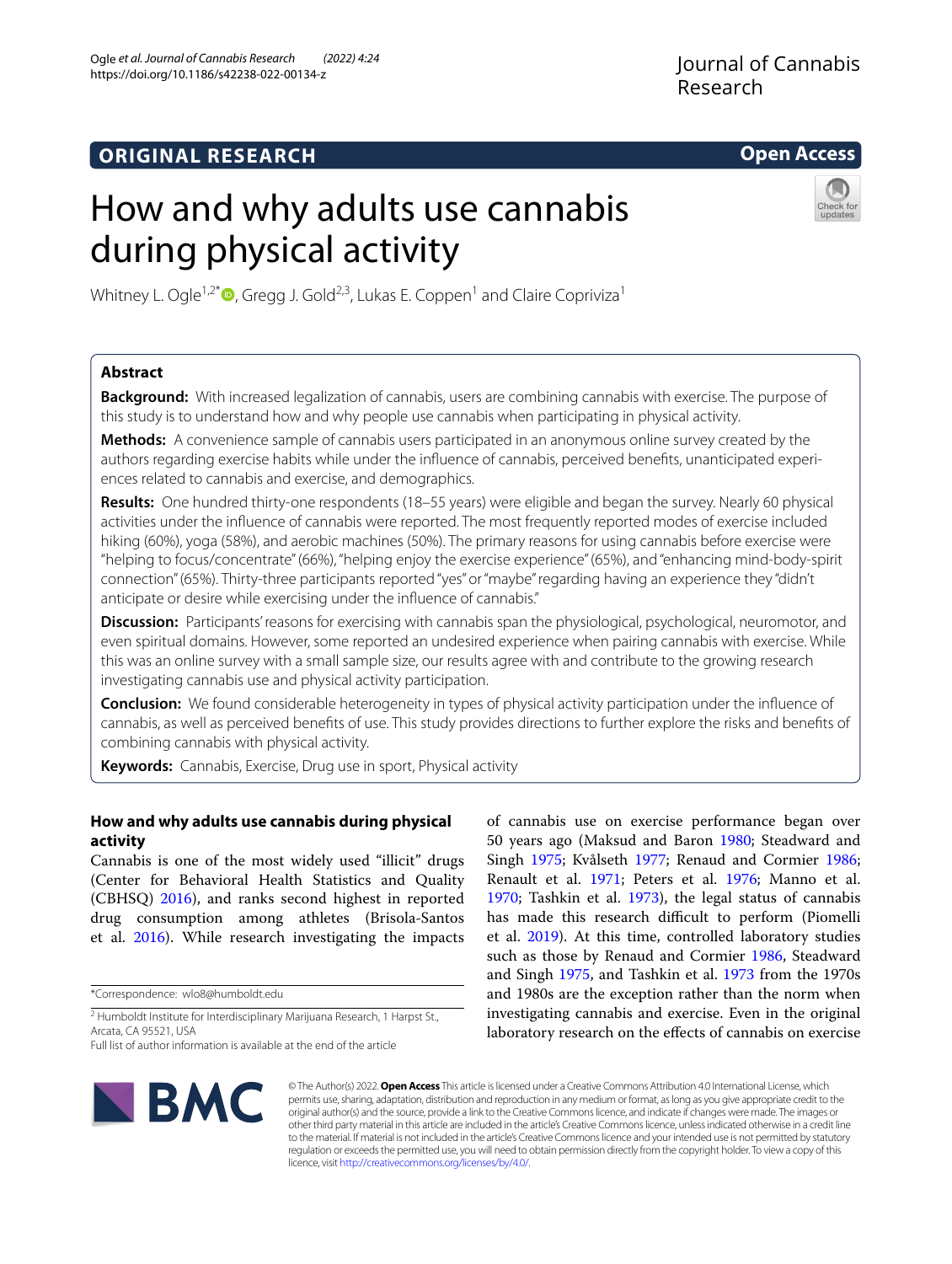performance, the cannabis potencies used do not refect what is currently commercially available, making their fndings hard to extrapolate to present day (Gillman et al. [2015](#page-8-3); Vergara et al. [2017](#page-9-8); Bidwell et al. [2018](#page-8-4)).

In the absence of lab-based research, there has been an increase in anecdotes in popular media advocating cannabis use in conjunction with exercise coming from recreational, current, and retired professional athletes (Armstrong [2018;](#page-8-5) Borchardt [2016;](#page-8-6) Brand [2019;](#page-8-7) deBara [2019](#page-8-8); Lev [2020;](#page-8-9) NORML [2015;](#page-9-9) The Athletics Issue [2018](#page-9-10); Nguyen [2019\)](#page-9-11). Because the plural of anecdote is not data, it is clear that there is a growing need to better understand the relationship between cannabis use and physical activity participation (Nguyen [2019;](#page-9-11) Docter et al. [2020](#page-8-10); Kramer et al. [2020\)](#page-8-11).

Recent research has aimed to elucidate this relationship through survey studies of cannabis users who report using cannabis before or after exercise (YorkWilliams et al. [2019;](#page-9-12) Zeiger et al. [2019](#page-9-13); Lisano et al. [2019](#page-8-12)). For example, YorkWilliams et al. [2019](#page-9-12) found that not only did respondents who used cannabis before exercise report increased levels of physical activity participation, but doing so increased their enjoyment of exercise and motivation to exercise. In a survey of athletes, Zeiger et al. [2019](#page-9-13) found higher positive subjective experiences such as well-being and calm than adverse experiences with cannabis. Lisano et al. [2019](#page-8-12) survey of people who use cannabis before, during, or after exercise revealed more insight about the perceived benefts, consumption patterns, and exercise habits in this population, where people who used cannabis prior to exercise reported positive efects on their performance. In addition, they found "pain management" as a reason for people to use cannabis at all time points (before, during, and after) relative to physical activity. These findings are in line with previous reviews of the potential uses of cannabis as it relates to perceptions of exercise performance, motivation, and recovery from exercise (Gillman et al. [2015\)](#page-8-3).

Building on the work of YorkWilliams et al. [\(2019](#page-9-12)), Zeiger et al. ([2019](#page-9-13)), and Lisano et al. [\(2019](#page-8-12)), the purpose of this study was to further investigate the uses of cannabis and physical activity to gain a more complete understanding of how and why the public is using cannabis with exercise. Through a survey of people who reported their experiences using cannabis with physical activity, our research adds to small body of recent existing literature, and intends to provide a base for future research.

#### **Method**

Participants were recruited to complete an online survey between April and October of 2018, via a convenience sample of people who saw our social media posts, fyers in Arcata California, or through word of mouth. Each of

the recruitment materials provided a link to questionnaire hosted online by Survey Monkey. After reading a description of the study, participants provided anonymous consent by agreeing to participate in the study on the frst page of the Survey Monkey link, clicking "yes", which allowed them to access the survey. If they did not consent to participate, clicking "no", they were unable to access the rest of the survey. Participants were invited to participate if they were self-reported to be over the age of 18, a recreational cannabis user, and if they participated in physical activity outside of activities of daily living. Based on their response to the frst question, "In a typical week, how often do you use cannabis or cannabinoid products before or during exercise?", if a participant chose 25% of the time or greater, they continued with the rest of the questions about cannabis use and exercise. If they responded rarely or never  $(n = 60)$ , they were excluded from the present study, as we were only interested in participants who combined cannabis with exercise. The study was approved through the Institutional Review Board at Humboldt State University. To ensure anonymity, no data was collected that could reveal the identity of a participant. Sample size was limited by the time available to collect the convenience sample, and no data was subsequently collected. Thus, sample size was fxed before any data analysis began.

#### **Instrument**

At the time of this survey's creation, no existing questionnaire was deemed suitable, so one was created based on anecdotal reports from secondary sources (blogs, social media, magazine articles, for example (Armstrong [2018](#page-8-5); Borchardt [2016](#page-8-6); NORML [2015;](#page-9-9) The Athletics Issue [2018](#page-9-10)). The survey included 32 questions including multiple choice, Likert scale, and check all that apply questions in 5 sections. Participants were asked about their use of cannabis with physical activity (17 questions; e.g., timing, methods of cannabis administration, and types of physical activities), general cannabis use (4 questions; e.g., frequency, and history of cannabis use), general physical activity participation (1 question; history of physical activity participation), unanticipated experiences (5 questions; e.g., product used, method of administration, and other substances used), and demographics. Time to complete the survey was between 5 and 10 min. Participants could choose a response, write in a response, or skip questions.

#### **Data analysis**

Data was downloaded from SurveyMonkey and analyzed using SPSS 26. Before analysis, data was analyzed for outliers and checked to make sure it met statistical assumptions for analysis. Response frequencies and percentages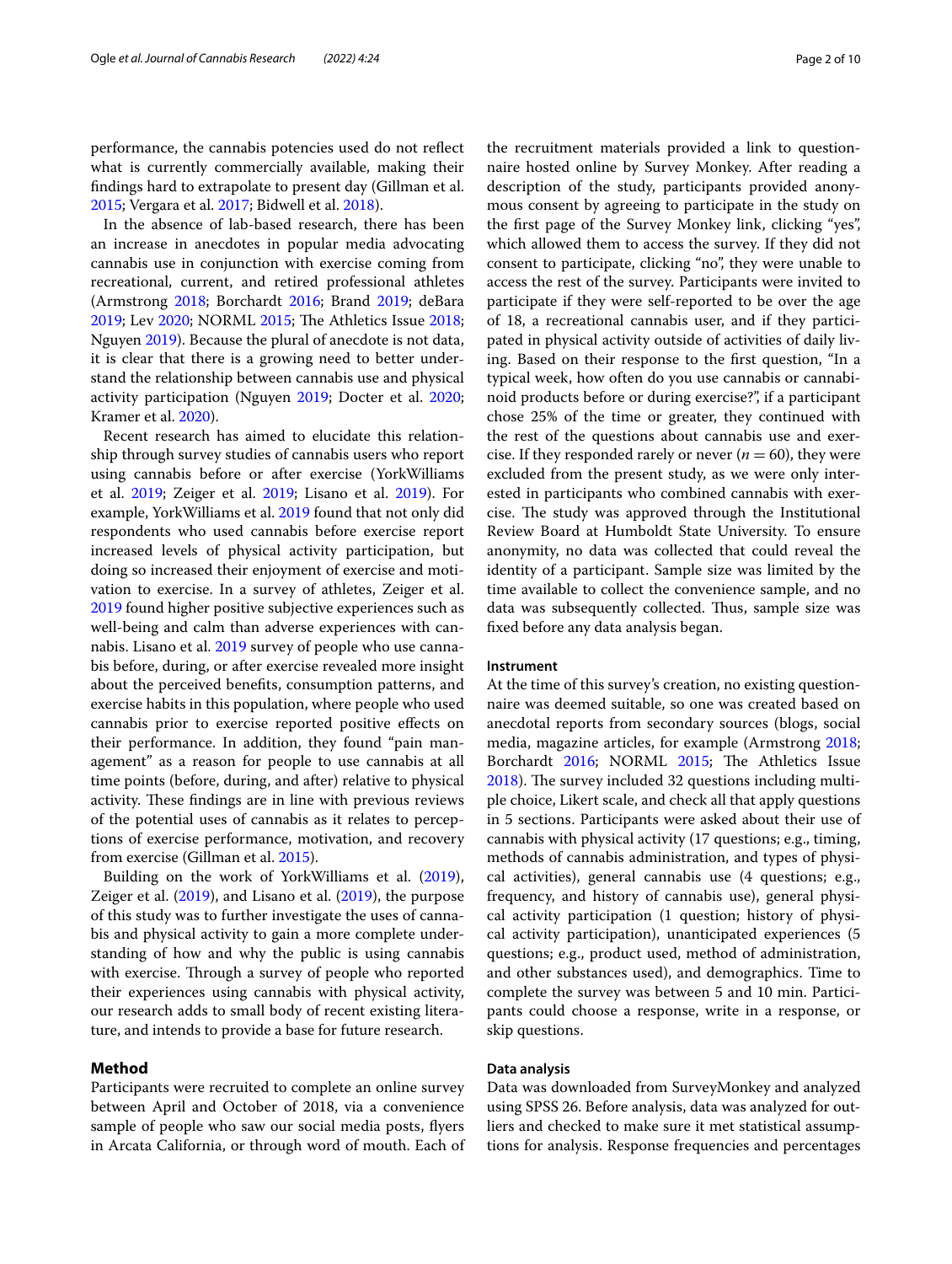(rounded to the nearest whole number) were determined. For some questions, percentages add up to over 100%, as participants were not restricted to choosing just one answer. The potential relationships between categories of interest like age or gender were investigated using ANOVA, *t* tests, or chi-square analysis as appropriate.

### **Results**

Two hundred eight participants began the survey, one was disqualifed for not indicating they had read and agreed to the informed consent page. Of the remaining, 191 completed question two regarding cannabis use and exercise. Our criteria for analysis was that participants indicated they used cannabis in conjunction with exercise at least 25% of the time. Although 131 indicated they used at least 25% of the time, 30 participants skipped almost all of the subsequent questions. Thus, 101 was the most common number of participants who met the criteria, and whose responses were therefore available for subsequent analysis.

#### **Participants**

Of those who met the criteria for the survey and completed the demographic section at the end of the survey  $(n = 81)$ , there were 40 males, 40 females, and 1 nonbinary participant. Seventy-nine percent of participants  $(n = 80)$  were between the ages of 18 and 34, and 21% between the ages of 35–55. Most participants ( $n = 81$ ), identifed themselves as healthy or very healthy (69%), and 30% perceived their health as neutral. Forty percent of participants ( $n = 81$ ), identified as being a college graduate, with 27% reporting some college and 14% a Master's or equivalent. When asked how many years they had been consuming cannabis or cannabinoid products ( $n = 82$ ), 74% reported five or more years, 21% 3 to 5 years, and 5% 2 years or less. Regarding frequency of use, 79% indicated daily and 21% indicated weekly. Comparing their general cannabis consumption to use prior to exercise ( $n = 100$ ), 10% said more, 55% about the same, 30% less, and 5% signifcantly less. When asked "how many times per day do you typically use cannabis", 50% reported three to fve times a day or more, and 50% reported zero to two times a day.

Participants ( $n = 101$ ) were asked about their skill level in the activities that they participated in. The majority identifed their skill level as intermediate (41%) or advanced (50%), with the remaining 10% split between novice and professional (4% and 6% respectively). When asked about their length of cannabis use with physical activity, 57% indicated fve or more years, 21% 3 to 5 years, and 22% for 2 years or less. When compared to exercise in general, 64% said they had been participating in regular exercise for more than 5 years, 20% 3 to 5 years, and 16% 0 to 2 years.

Participants who were included in the study (see above), were asked about how often in a typical week they used cannabis with exercise ( $n = 131$ ). The choices were 100%, 75%, 50%, and 25%. Forty-one percent chose 100% of the time, 23% chose 75% of the time, 25% chose 50% of the time, and 11% of participants chose 25% of the time. When asked about the timing of cannabis or cannabinoid product use during physical activity ( $n = 100$ ), 87% said they used cannabis shortly before exercise, 55% shortly after, 43% hours after, 31% hours before, and 26% during exercise. To see if there might be a signifcant relationship between how often in a typical week participants indicated they exercised with cannabis, and how many years they had been using with exercise, a chi-square analysis was performed. No signifcant relationship was found,  $\chi^2$  (6,  $N = 101$ ) 10.58,  $p = .10$ .

#### **Cannabis and exercise**

The most popular method of consuming cannabis before exercise ( $n = 101$ ) was smoking flower (53%) via water pipe (43%), bowl (45%), or joint (35%). Subsequent popular methods were vaporizers (38%), extracts (wax, shatter, dabs, etc.) totaling 33%, edibles such as candy bars, drinks, and tinctures (23%), and topicals (12%). Participants indicated which strains of cannabis they believed they used as follows: sativa dominant (64%); hybrid (46%); Indica dominant (25.7%); non-psychoactive cannabidiol (CBD) products (17.8%); unknown (15.8%); and other (5.9%).

Respondents reported having participated in 54 types of physical activity under the infuence of cannabis (see Table [1\)](#page-3-0). The top 5 most common modes of exercise while using cannabis were hiking (60%), yoga (58%), aerobic machines (51%), weightlifting (44%), and walking (43%).

Taking a closer look at the top fve most preferred types of exercise performed under the infuence of cannabis (hiking, yoga, aerobic machines, weightlifting, and walking), the preference for strain of cannabis was relatively consistent. With  $n = 101$ , between 37% and 41% of participants said they had used sativa while engaging in hiking, yoga, aerobic machines, or weightlifting, and 26% while walking. For hybrid use, numbers ranged from 25 to 30% of participants among all activities, with Indica and CBD in the 6 to 15% range. Among those surveyed, sativa and hybrid strains were the most commonly used in the most popular exercise activities.

With respect to the most five preferred types of exercise under the infuence of cannabis, among those who indicated their gender identity, signifcantly more females walked (27%) than males (14%), with  $\chi^2$  (2,  $N = 81$ ) 7.61,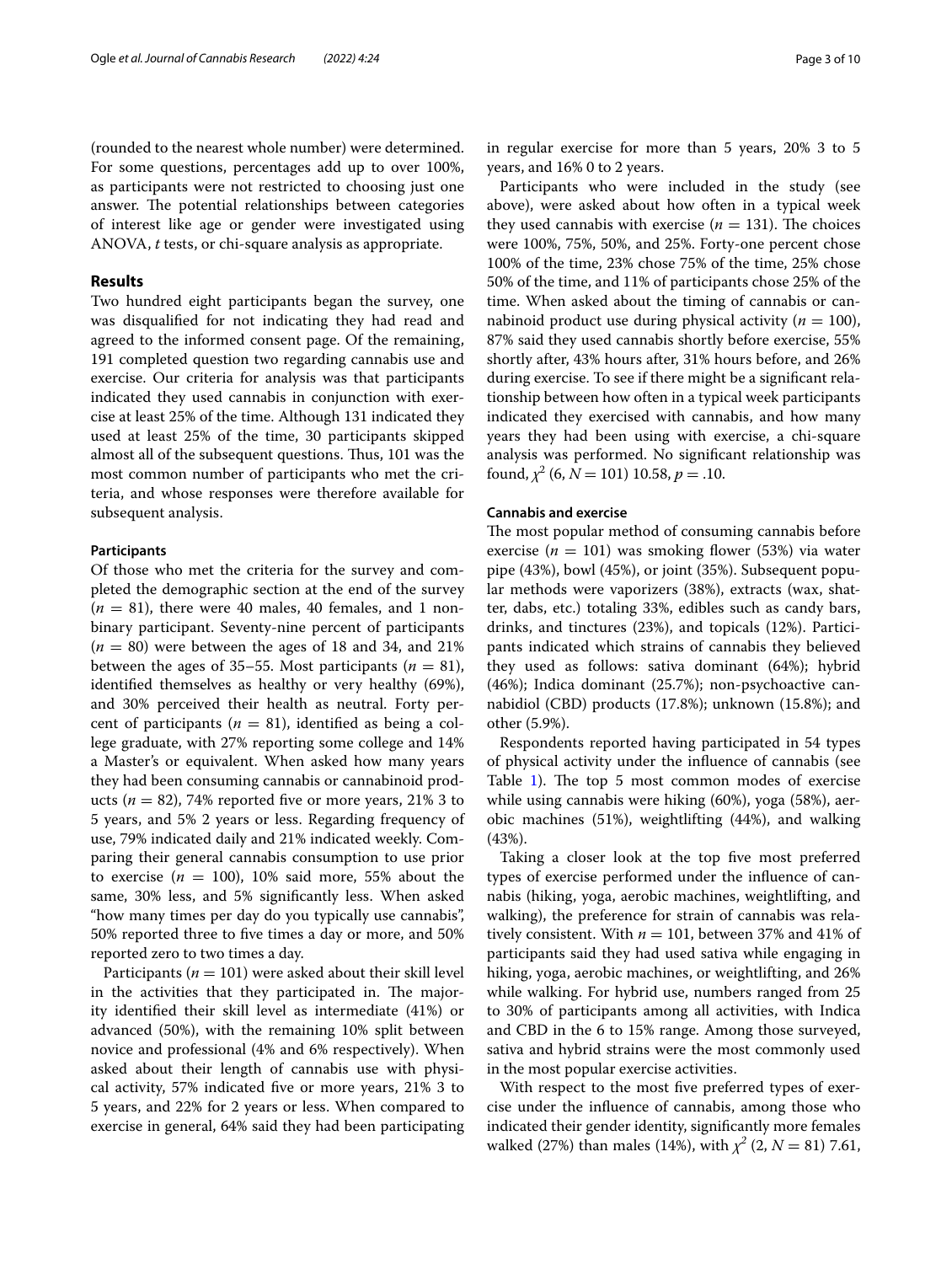<span id="page-3-0"></span>

|  |  |  |  | Table 1 Percent of participants reporting cannabis use by activity <sup>a</sup> |  |
|--|--|--|--|---------------------------------------------------------------------------------|--|
|--|--|--|--|---------------------------------------------------------------------------------|--|

| Percentage ( $n = 101$ ) | Activities are in order of highest percentage within each row                                                                                                                                                                                                                                                                                                    |
|--------------------------|------------------------------------------------------------------------------------------------------------------------------------------------------------------------------------------------------------------------------------------------------------------------------------------------------------------------------------------------------------------|
| 60 to 50%                | Hiking; yoga; aerobic machines                                                                                                                                                                                                                                                                                                                                   |
| 49 to 40%                | Weight lifting; walking                                                                                                                                                                                                                                                                                                                                          |
| 39 to 30%                | No activities were in this range                                                                                                                                                                                                                                                                                                                                 |
| 29 to 20%                | Swimming-indoor pool; running-sprint/mid distance; running- long distance; cycle-road; kayak/canoe; rock climbing; snow-<br>boarding; swimming-open water                                                                                                                                                                                                        |
| 19 to 10%                | Dance; skiing; cycle-mountain bike; disc golf; skateboarding; golf; stand up paddle boarding; pilates; bowling; basketball; surf-<br>ing                                                                                                                                                                                                                         |
| 9 to 1%                  | Volleyball; baseball/softball; slacklining; other; shooting; soccer; tennis; ultimate frisbee; boxing; gymnastics; racquetball; barre;<br>football; kickball; pole dancing; water polo; circus; sailing; martial arts; rowing; water skiing/wakeboarding; wrestling; archery;<br>equestrian; field events; hockey; caving; cheerleading; kiteboarding; quidditch |

<sup>a</sup> Multiple distinct choices were possible

 $p = 0.022$ . Also, significantly more females practiced yoga (35%) than males (22%), with  $\chi^2$  (2,  $N = 81$ ) 6.42,  $p =$ .040. There were no significant gender differences for hiking, aerobic machines, or weightlifting.

After using cannabis, participants  $(n = 99)$  reported they exercised outside (74%), at home (59%), in the gym (51%), and 7% other. When under the infuence of cannabis or cannabinoid products, 60% reported exercising individually, 14% in a group setting, and 40% reported participating in both individual and group contexts.

There were a variety of reasons (Table  $2$ ) participants  $(n = 100)$  indicated they consumed cannabis prior to physical activity. The top 5 reasons included helping with focus/concentration (67%), helping enjoy exercise (66%), enhancing mind-body-spirit connection (65%), staying in the zone (62%), and enhancing body awareness (53%). While participants reported using cannabis with exercise for seemingly contradictory reasons, such as increasing body awareness and decreasing body awareness, there were more respondents who claimed increases in awareness and focus. A greater percentage of the sample

reported using cannabis with exercise to manage psychological and psychosocial aspects of exercise, such as sense of time, enjoyment, and self-consciousness, than to manage pain or to increase performance.

Table [2](#page-3-1) shows why participants used cannabis in conjunction with exercise with multiple distinct choices possible ( $n = 100$ ).

Participants were asked to compare how they felt about exercising with cannabis compared to exercising without cannabis on a 1–5 scale from strongly disagree to strongly agree. There were four categories, and in every category the majority indicated they felt more positively about their experiences when exercising with cannabis as shown in Table [3.](#page-4-0) There were no significant differences in how participants felt when comparing within categories by age or gender  $(p > 0.31)$ .

When asked if they had ever had an experience they "didn't anticipate or desire while exercising under the influence of cannabis"  $(n = 80)$ , 25% said yes, 13% said maybe, and 63% said no. Participants  $(n = 33)$  could choose from a list of unanticipated experiences that

<span id="page-3-1"></span>**Table 2** Percent of participants reporting why they used cannabis while exercising<sup>a</sup>

| Percentage<br>reporting<br>$(n = 100)$ | Activities are in order of highest preference within each row                                                                                                                                                                                                                                                      |  |  |  |  |
|----------------------------------------|--------------------------------------------------------------------------------------------------------------------------------------------------------------------------------------------------------------------------------------------------------------------------------------------------------------------|--|--|--|--|
| 69 to 60                               | Helps me focus/concentrate; helps me enjoy the exercise experience; enhances mind/body/spirit connection; keeps me in the zone                                                                                                                                                                                     |  |  |  |  |
| 59 to 50                               | Enhances body awareness; to relieve muscle tension                                                                                                                                                                                                                                                                 |  |  |  |  |
| 49 to 40                               | To be more observant/aware; improve flexibility; to decrease inflammation                                                                                                                                                                                                                                          |  |  |  |  |
| 39 to 30                               | To decrease my sense of time during exercise; as a reward for exercising; to be more conscious of my breath during exercise; helps sleep;<br>recovery from pain; as ritualistic medicine; increase energy; to manage pain in order to tolerate exercise; enhance physical performance;<br>to manage social anxiety |  |  |  |  |
| 29 to 20                               | Improve patience from frustration; to improve creativity during exercise; my friends do it/we do it together; delays onset of muscle sore-<br>ness; to regulate my breathing                                                                                                                                       |  |  |  |  |
| 19 to 10                               | Distraction from exercise; to decrease self-consciousness; to regulate my heart rate                                                                                                                                                                                                                               |  |  |  |  |
| $9$ to 1                               | To be less observant/aware; decreases body awareness; as a neuroprotectant;<br>Other: helps me achieve that runners high sooner; relieve stomach pain; cause my life is dope and I do dope shit; helps control my blood<br>sugar; I am diabetic; relaxes me and puts me in a calm creative headspace               |  |  |  |  |

<sup>a</sup> Multiple distinct choices were possible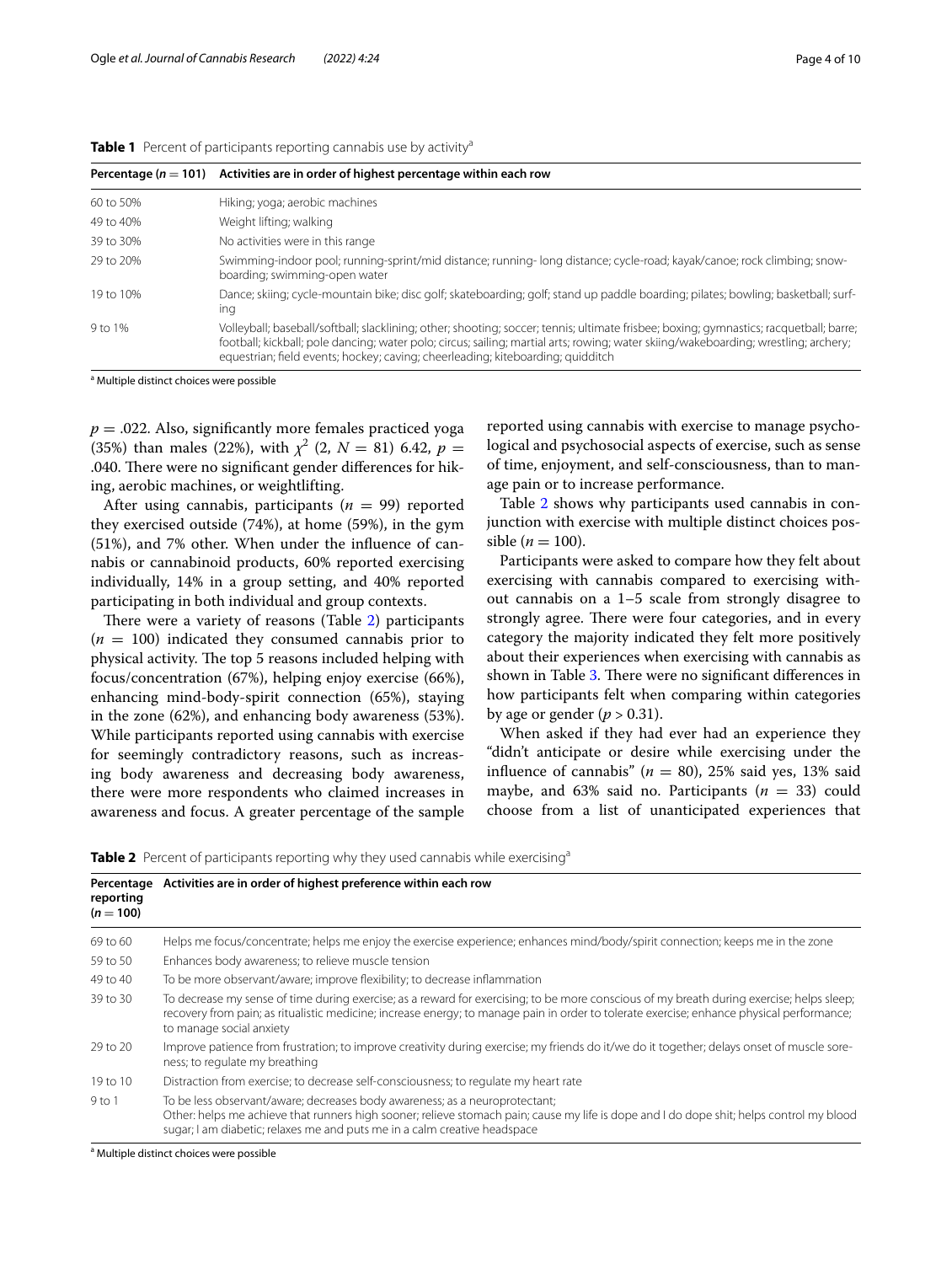<span id="page-4-0"></span>**Table 3** How participants indicated they felt when comparing exercise with cannabis to exercise without on a 1–5 scale with 5 = strongly agree and  $1 =$  strongly disagree ( $n = 101$ )

|                 | Strongly agree | Aaree | <b>Neutral</b> | <b>Disagree</b> | <b>Strongly</b><br>disagree | Mean and standard deviation |
|-----------------|----------------|-------|----------------|-----------------|-----------------------------|-----------------------------|
| More focused    | 29%            | 43%   | 19%            | 8%              | 1%                          | $M = 3.92$ , SD = .95       |
| More satisfied  | 32%            | 37%   | 26%            | 5%              | 1%                          | $M = 3.93$ , SD = .92       |
| More productive | 18%            | 44%   | 29%            | 9%              | 1%                          | $M = 3.68$ , SD = .90       |
| Better form     | 19%            | 34%   | 39%            | 8%              | 1%                          | $M = 3.61$ , SD = .92       |

<span id="page-4-1"></span>**Table 4** Unanticipated/undesired experiences while exercising with cannabis<sup>a</sup>

| <b>Number of times</b><br>chosen ( $n = 33$ ) | Unanticipated/undesired experience                                                                                     |
|-----------------------------------------------|------------------------------------------------------------------------------------------------------------------------|
| 17                                            | Got too high to be effective at exercise                                                                               |
| 16                                            | Heart racing                                                                                                           |
| 13                                            | Lightheadedness                                                                                                        |
| 12                                            | Paranoia                                                                                                               |
| 11                                            | Anxiety                                                                                                                |
| 9                                             | Weakness                                                                                                               |
| 6                                             | Loss of coordination                                                                                                   |
| 5                                             | Difficulty breathing/asthma; poor reaction time                                                                        |
| 4                                             | Passed out; hallucinations; loss of balance                                                                            |
| $\mathcal{P}$                                 | More risky behaviors; enhanced pain perception                                                                         |
|                                               | Injury; other: anxiety of people in gym; too sleepy;<br>dizziness, nausea; felt dehydrated; laughing<br>uncontrollably |

<sup>a</sup> Multiple distinct choices were possible

might apply with multiple choices possible, or could write a response. The most chosen experiences were "getting too high to be efective at exercise" chosen 17 times, followed by "heart racing" 16 times, and "lightheadedness" 13 times. See Table [4](#page-4-1).

To test if there was a relationship between the length of time a participant had been consuming cannabis and whether they had an unanticipated or undesired experience a chi-square analysis was performed, and no significant relationship was found with  $\chi^2$  (4,  $N = 80$ ) 1.78,  $p = 0.77$ . Additionally, to see if there could be a relationship between gender and if they had an unanticipated or undesired experience, a chi square analysis was performed, again, no signifcant relationship was found with *χ2* (4, *N* = 79) 1.98, *p* = .74.

When asked for more detail about the unanticipated experience ( $N = 32$ ), 15 said they did not know the strain, 7 chose Indica, 6 chose sativa, 4 chose hybrid, and no-one chose CBD. The most commonly chosen form of administration (with multiple choices possible) regarding that experience was smoking flower  $(19)$ , edibles  $(12)$ , and dabs (9).

Participants were also asked, "were you taking any other substances that may have contributed to this experience." Of the 25 participants who answered this question, 10 reported cafeine, 7 reported other, 4 reported pre-workout supplement, and 2 prescription medication. To see if there was a relationship between other substances and unanticipated experiences, a chi-square was performed, but no signifcant relationship was found with  $\chi^2$  (8,  $N = 25$ ) 6.10,  $p = .636$ .

#### **Discussion**

In this study, we identifed characteristics of adults who use cannabis prior to and during exercise, including types of cannabis products used, types of physical activities engaged in under the infuence, where and when people are using, and their motives for combining cannabis with exercise. We found considerable heterogeneity in types of physical activity participation under the infuence of cannabis, as well as perceived benefits of use. The focus of this discussion will be on how we can use the information gathered from the current survey to inform future research directions in the feld of cannabis and exercise science.

The respondents of this study were mostly heavy chronic cannabis users, reporting daily use for over 5 years. Of the respondents who completed the demographics section of the survey, we found an equal number of male and female participants with one identifying as non-binary. This finding is similar to that of Lisano et al. ([2019](#page-8-12)), who also found an equal number of male and female participants, but in contrast to YorkWilliams et al. [\(2019](#page-9-12)) and Zeiger et al. ([2019](#page-9-13)), who reported a greater percentage of male participants in their survey. With regard to the top 5 activities people participated in under the infuence of cannabis, females paired cannabis with walking and with yoga signifcantly more than male participants, but there were no other signifcant gendered diferences (such as unanticipated experiences, or how they felt about exercise under the infuence). Future research could continue to investigate the role that gender identity may play in the use of cannabis with exercise, particularly in the transgender and non-binary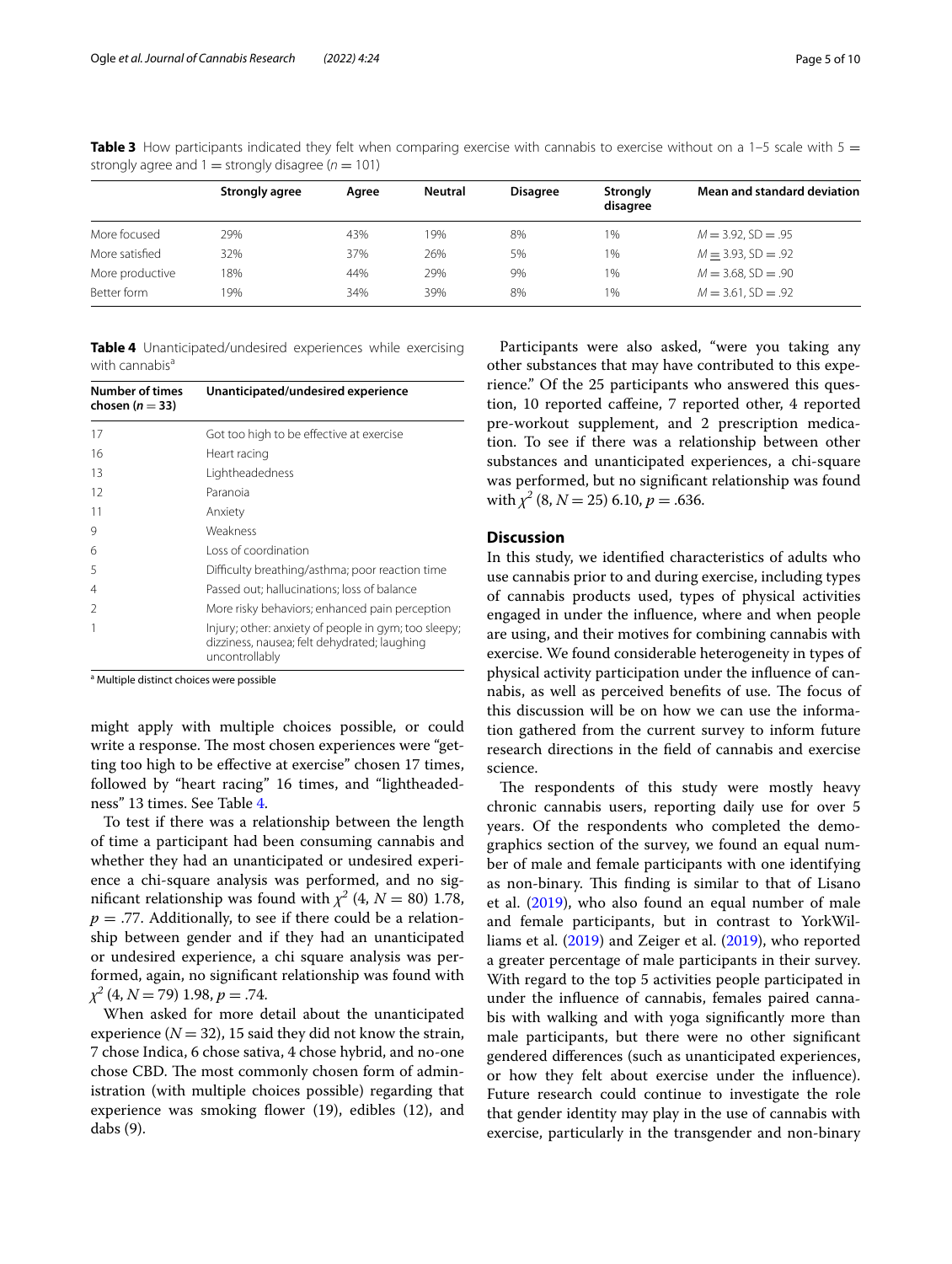communities where there are more barriers to physical activity participation (Jones et al. [2017](#page-8-13)).

The most common forms of physical activity under the infuence of cannabis reported in our study included: hiking, yoga, aerobic machines, walking, and weight lifting. These activities are fairly representative of the common forms of exercise in Americans (Bureau of Labor Statistics, U.S. Department of Labor [2016\)](#page-8-14), though in our sample we had a higher frequency of participants who reported yoga, and a lower frequency of running and swimming. However, these fndings are similar to those from Lisano et al. [\(2019\)](#page-8-12), where the most frequent activities reported in people who use cannabis before exercise were hiking, running, yoga, cycling, and resistance training, and those who used cannabis during physical activity were hiking, golf, yoga, and skiing/snowboarding. The slight diferences between our fndings and those from Lisano et al.  $(2019)$  $(2019)$  $(2019)$  may be related to activities that are common and accessible based on geographic location.

Something to consider moving forward is that the relative ratio of cannabis users may be diferent depending on the sport or activity. For example, while hiking was the most common activity cited in our study, we do not expect that the majority of people hiking are incorporating cannabis into their hikes. Previous research has found that cannabis use was more common in adolescents who participated in more extreme "sliding" sports such as windsurfng, skiing, snowboarding, and surfng (Lorente et al.  $2005$ ). The relative percentage of cannabis users within each sport/activity is likely diferent, and may reveal an interesting link between cannabis and the psychosocial, neuromotor, and physiological domains of sport.

Ultimately, we found that people engage in a variety of physical activities under the infuence of cannabis, which is in line with previous research (Lisano et al. [2019](#page-8-12)). With nearly 60 physical activities reported in our sample, there were a variety of activities that require diferent energy systems, levels of concentration, power outputs, levels of competitiveness, precision, accuracy, time, and a mix of team and individual sports. This finding opens the door to an almost limitless supply of research questions for future investigations regarding how cannabis may impact exercise performance. For example, of the six most common forms of physical activity, fve would be considered more aerobic activities, with weight lifting typically considered more anaerobic. Sparling et al. [\(2003](#page-9-15)) frst discovered that moderate intensity aerobic exercise stimulates the endocannabinoid system, leading to the "runner's high" which may increase the motivation to exercise. Perhaps consuming cannabis prior to a workout may stimulate the endocannabinoid system so that the user feels the efects of the "runner's high" earlier in the workout. Participants could also be using cannabis to increase the sense of reward of an activity they are participating in at a lower intensity level, or an anaerobic activity that has not been found to activate this system. In future investigations, it will be important to critically evaluate the timing, dosage, method of consumption, and their efects on both aerobic and anaerobic performance (Ogle, [2021\)](#page-9-16).

The majority of our sample reported intermediate or advanced skill levels in the activities they were engaging in while co-using. When considering the most common modes of physical activity reported (i.e., hiking, yoga, aerobic machines, walking), an intermediate or advanced skill level is appropriate. A small percent of the sample reported being a novice, potentially indicating that individuals were not learning new activities under the infuence of cannabis. Previous research has shown lower levels of plasma brain-derived neurotrophic factor (BDNF) in physically active cannabis users compared to nonusers (Lisano et al. [2020](#page-8-15)). Because of BDNF's role in neuroplasticity and motor learning (Fritsch et al. [2010](#page-8-16)), further investigations on the impact of cannabis on motor learning is warranted. Also, a small percent of the sample reported professional status in the sport that they participated in, similar to Zeiger et al.  $(2019)$  $(2019)$  $(2019)$ . This small number of professional athletes in our sample of those who exercised with cannabis could be a refection of the small number of professional athletes compared to the general population. However, it also may be related to regular drug testing in some professional sports, which would discourage professional athletes from using cannabis (for more information on cannabis prohibition in sport see Huestis et al. ([2011](#page-8-17)) or Ogle ([2021\)](#page-9-16).

Only a small portion of our sample reported not knowing the cannabis strain consumed prior to physical activity, suggesting our sample may have had an educated approach towards consumption before exercise. In addition, the majority of participants reported using Sativadominant strains, typically associated with more of an energizing effect (Backes  $2017$ ) so it is reasonable that more people would prefer to use sativa-strains prior to exercise. This finding agrees with previous research, where participants reported greater use of Sativa products before physical activity, and Indica products after physical activity (Lisano et al. [2019\)](#page-8-12). While a terpene profle (organic compounds that provide aroma and favor in cannabis), may be more helpful in identifying the efects of cannabis on humans (Piomelli and Russo [2016](#page-9-17)), at this time cannabis products are typically marketed as Indicadominant, sativa-dominant, or hybrid. Future research on cannabis and exercise should carefully consider these profles, especially when evaluating the efects on human performance.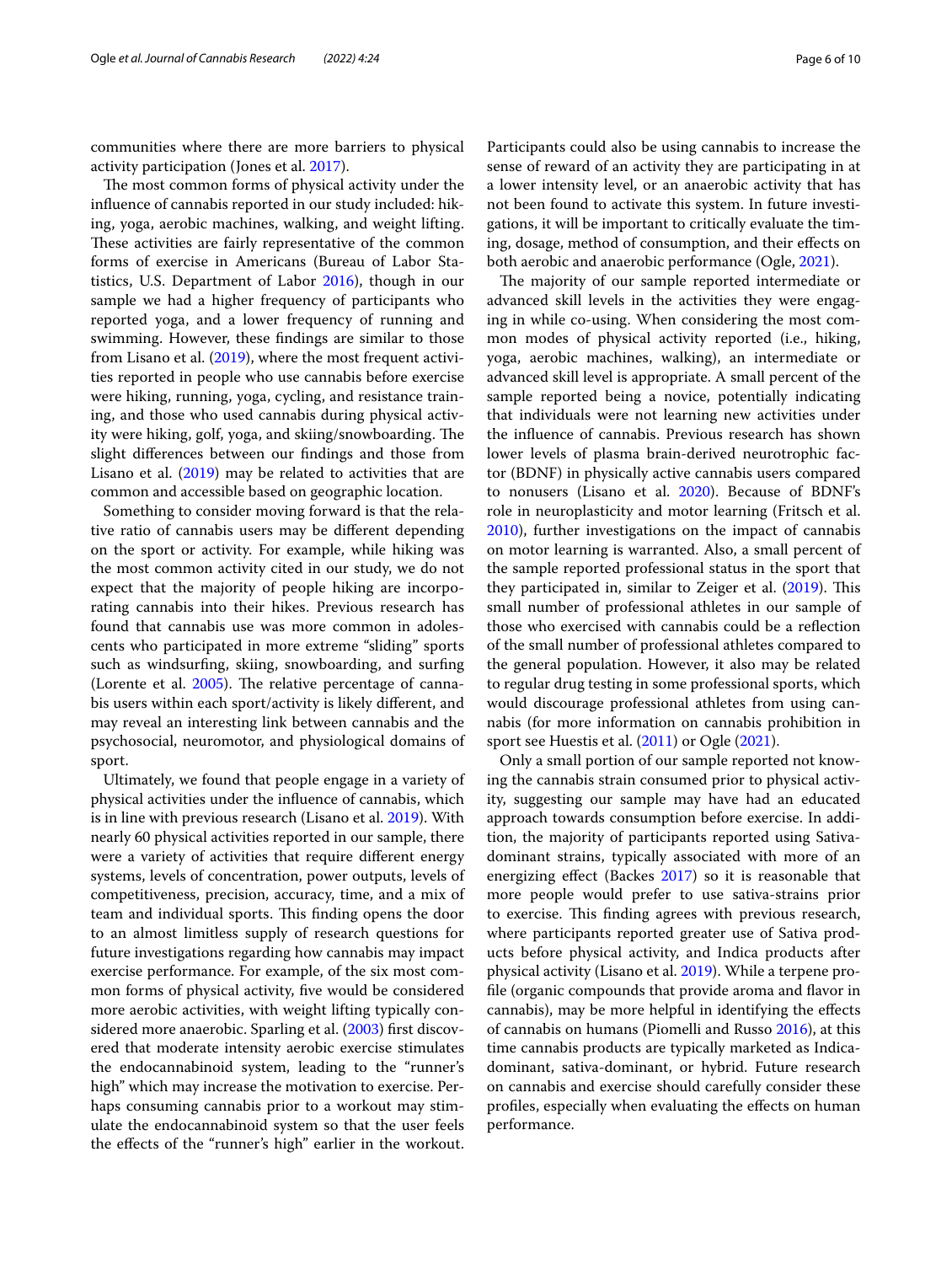For participants who reported unintended experiences, most reported that they did not know the strains they were using. Based on the analyses performed, there also did not appear to be a relationship between gender or length of time participants had been using and unanticipated experiences. It is important to note that there were zero cases of negative experiences when people reported using non-psychoactive CBD products prior to exercise. The consumption type that led to the unanticipated experience was primarily smoking flower, edibles, and dabs. This is interesting because edibles were not a common method of administration overall in this study, but produced a relatively large percentage of the negative experiences. Research has found that people who use edibles have greater odds of an unexpected high (Allen et al. [2017](#page-8-19)), which could be related to unintended overconsumption or due to label inaccuracies (Vandrey et al. [2015\)](#page-9-18).

We found that the majority of our sample reported smoking cannabis (bowl, joint, or bong), followed by vaporizing, extracts, edibles, and topicals. Survey data has shown that smoking continues to be the most common method of THC administration (Hazekamp et al. [2013](#page-8-20); Knapp et al. [2019\)](#page-8-21), and this fnding supports the findings of Lisano et al.  $(2019)$  $(2019)$  who also identified that inhalation was the most common method of administration before, during, and after physical activity. Each of these methods of administration are worth investigating further as it relates to exercise performance. Edibles take longer to metabolize, so the efects take longer to take efect, and last longer as compared to smoking (Allen et al. [2017\)](#page-8-19). Therefore, future investigations should consider time of ingestion when looking at the efects of different modes of ingestion on exercise function, similar to the design by Renault et al. [\(1971](#page-9-3)).

Participants reported using cannabis when exercising outside, and typically use cannabis shortly before exercise: using either at home, outside or at the gym. Logistically, this means that some people may be using at home, and then driving to exercise locations. Cannabis consumption prior to driving presents a safety risk, particularly with those who are only occasional users (Hartman and Huestis [2013](#page-8-22)). While a further investigation into this is outside the scope of the current study, it is worth contextualizing the reality of using cannabis before exercise.

With our sample, the most common reasons for using cannabis in conjunction with exercise included: "helped me focus/concentrate," "helps me enjoy the exercise experience," "enhances mind/body/spirit connection," and "keeps me in the zone." Helping with focus/concentration is similar to "staying in the zone" in terms of concentrating one's mind on a task at hand and shutting out distractions. Helping enjoy exercise may indicate that cannabis increased the reward value of activity, while enhancing mind-body-spirit connection may indicate that cannabis may increase the reward, but in more than just purely the physical realm. Enhancing body awareness may indicate that cannabis allows the participant a better understanding of how their body is responding to the activity. These results are similar to, but do not quite match the reasons for cannabis use before, during, or after physical activity from those of Lisano et al.  $(2019)$  $(2019)$  $(2019)$ . They found pain management/relief, improving focus, and relaxation were the most reported reasons for use of cannabis before exercise, with to increase energy, improve enjoyment of activity, and pain management as the most common reasons to use cannabis during physical activity. This could be related to the number of options available to participants in the present study as compared to the survey by Lisano et al. [\(2019\)](#page-8-12), where respondents provided open-ended answers to questions about reasons for use of cannabis before, during, and after physical activity, which was then coded and presented in their results.

The majority of our sample agreed that they felt more satisfed, focused, and productive during their workouts. These results support YorkWilliams et al. ([2019](#page-9-12)) where cannabis increased enjoyment of, and motivation to exercise. We did not fnd as high percentages of participants claiming use of cannabis to aid in recovery as YorkWilliams et al. ([2019](#page-9-12)) but this may be because we were specifcally interested in only people who used before or during exercise, rather than those who use cannabis after exercise.

The present study expanded upon and provided more in-depth choices than previous studies in order to gain a more complete picture of the myriad of reasons why adults would combine cannabis and exercise. Participants' reasons for exercising with cannabis span the physiological, psychological, neuromotor, and even spiritual domains. What is not clear yet is whether these perceived benefts of using cannabis prior to exercise actually lead to measurable changes in exercise performance. Older cannabis and exercise research found mixed results about the efects of cannabis on diferent aspects of performance (Maksud and Baron [1980](#page-9-0); Steadward and Singh [1975](#page-9-1); Kvålseth [1977](#page-8-2); Renaud and Cormier [1986;](#page-9-2) Renault et al. [1971;](#page-9-3) Peters et al. [1976;](#page-9-4) Manno et al. [1970](#page-9-5); Tashkin et al. [1973\)](#page-9-6), but the strains used in the studies do not refect the strains that are commercially available today (Vergara et al. [2017](#page-9-8); Bidwell et al. [2018\)](#page-8-4), and therefore need to be reassessed to determine the actual impact on performance. Our expanded list of reasons why adults use cannabis with exercise should guide future research endeavors based on the experiences of those who combine the two. Of particular interest, future research should carefully consider how to assess changes in focus/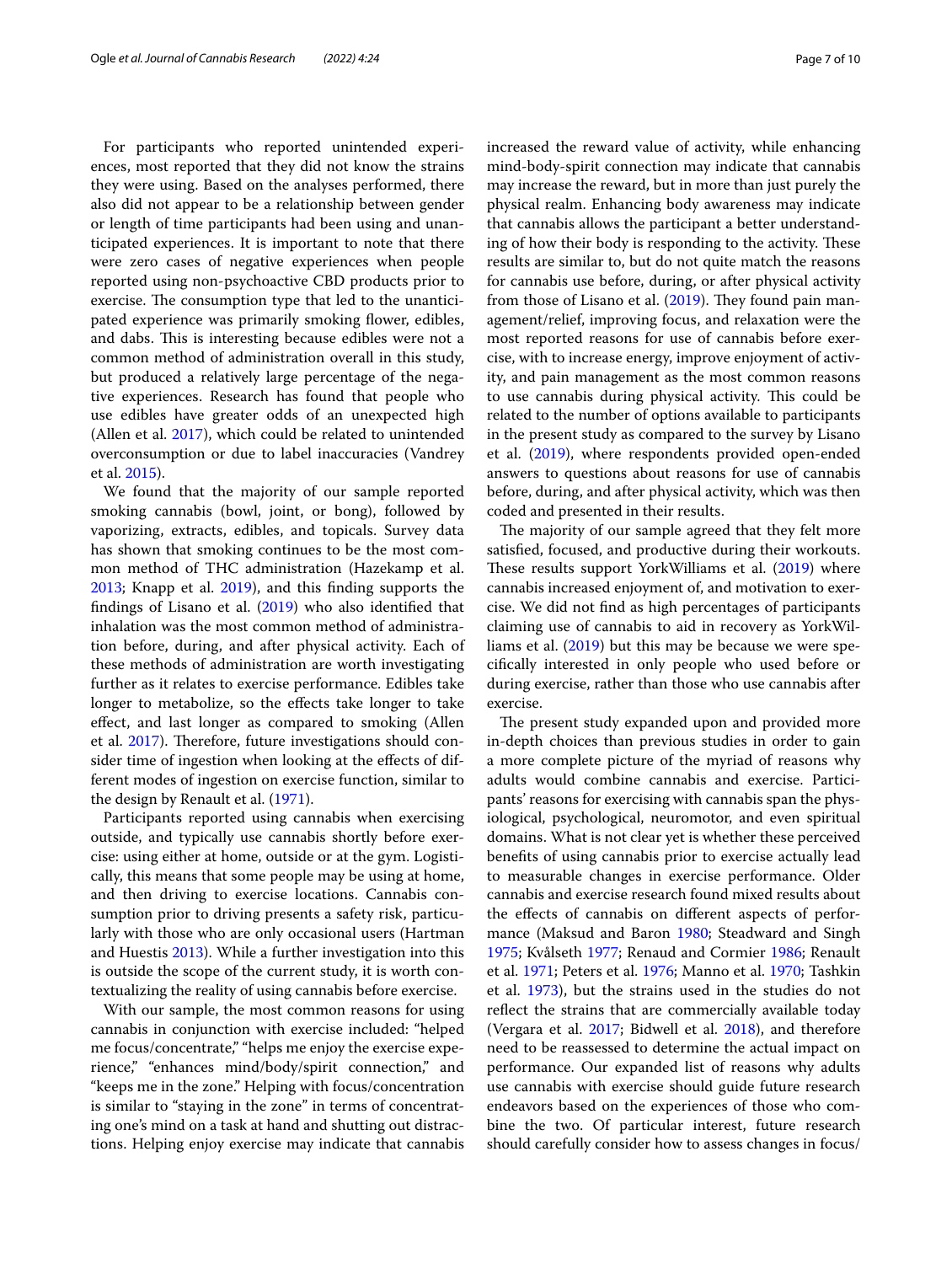concentration, and body awareness when pairing cannabis with exercise, and how that may impact performance.

While our participants felt they personally benefted from pairing cannabis and exercise, it may not be benefcial to all. About one third of our participants reported having an unanticipated or undesired experience while using cannabis in conjunction with physical activity. Yet, 78% of the participants in this study had been exercising with cannabis for over 3 years making them experienced users, and no signifcant relationship was found between years of use and unanticipated experiences. Previous research has found that the efects of cannabis on different aspects of performance may difer between longterm and short-term cannabis users (Kirk and de Wit [1999](#page-8-23); O'Leary et al. [2003](#page-9-19); Solowij [2002\)](#page-9-20), so the impact of length of use should be considered in future investigations of cannabis and human performance.

The most common unanticipated experiences include heart racing, got too high to be efective at exercise, anxiety, paranoia, and lightheadedness. Cannabis has been shown to be a bronchodilator, and increases heart rate immediately after use (Renault et al. [1971](#page-9-3); Kennedy [2017\)](#page-8-24), so the experience of "heart racing" may be related to an individual's physiological response to cannabis consumption, or could also be due to psychological responses like anxiety or paranoia. Anxiety, paranoia, and lightheadedness might be related to dosage, and will need to be carefully considered in future lab-based studies. The finding of "got too high to be effective at exercise" feeds into the "lazy stoner" archetype, but is likely related to dosage. Dietrich and McDaniel [\(2004](#page-8-25)) noted that people may experience a biphasic response to cannabis where, depending on the dosage, can elicit either motor inhibition or excitation. If the goal is to exercise under the infuence of cannabis, we assume that participants could adjust their cannabis dosage to ensure they are not overconsuming so that they can participate as intended. Future research and educational outreach should consider the harm reduction and beneft maximization for those who decide to combine cannabis use with exercise.

#### **Limitations**

The primary limitation of the study was that it was a subjective survey where recall bias may have infuenced the results collected from a relatively small, self-selected convenience sample, and therefore may not be representative of all people who use cannabis with exercise. The survey was online and we did not include a question asking the respondents' geographic location, so it is unknown whether all the participants were in the USA and, if so, whether they were in a state with commercial cannabis sales. In states where cannabis is legal for medicinal or recreational sales, people are much more likely to know exactly what product they are consuming. In addition, only respondents who reported an unanticipated or undesired experience with cannabis and exercise were asked a question about concurrent use of other substances. Some cannabis users or people participating in physical activity may use other substances at the same time such as cafeine or supplements, future investigations should consider the role that concurrent substance use may play in modulating physical activity performance.

The survey we created was based on anecdotal accounts of cannabis use and exercise from popular media anecdotes because at the time, there was not an established or validated survey of cannabis use and exercise. While our survey was not validated, it was piloted with a small group of people who use cannabis with exercise prior to launching recruitment. The purpose of this survey was to explore the experiences and perspectives of people who use cannabis with exercise in order to highlight factors worthy of future investigation in the feld, and not to validate a survey. Because the options for responses to the question, "Why do you use cannabis in conjunction with exercise (check all that apply)" were based on anecdotes from popular media, some of the responses such as "enhances mind/body/spirit" connection may be harder to investigate further since the feld of kinesiology does not typically use such language. Nonetheless, the subjective experiences and interpretation of the language used to describe their experiences are worthwhile to consider in preparation for lab-based studies of cannabis and kinesiology that are guided by experience and relevant to the public. We hope that this study will set a precedent for future experimental designs in the felds of exercise science, sport psychology, and motor learning and control with respect to cannabis once restrictions are lifted.

#### **Conclusion**

This study found that people are using cannabis in conjunction with exercise for a wide variety of perceived benefts among a remarkably diverse set of physical activities. Though about one third of the sample had unexpected experiences, judging from the length of time and percentage of time our sample has combined cannabis with exercise, it is reasonable to assume participants judge the benefts were/are worth it. As the use of cannabis in general becomes more normalized among the population, how and why adults choose to use cannabis in combination with exercise will become increasingly important to guide future research and educational campaigns. Future research should build on the results of surveys such as this to investigate how cannabis use before exercise actually modulates physical activity participation and exercise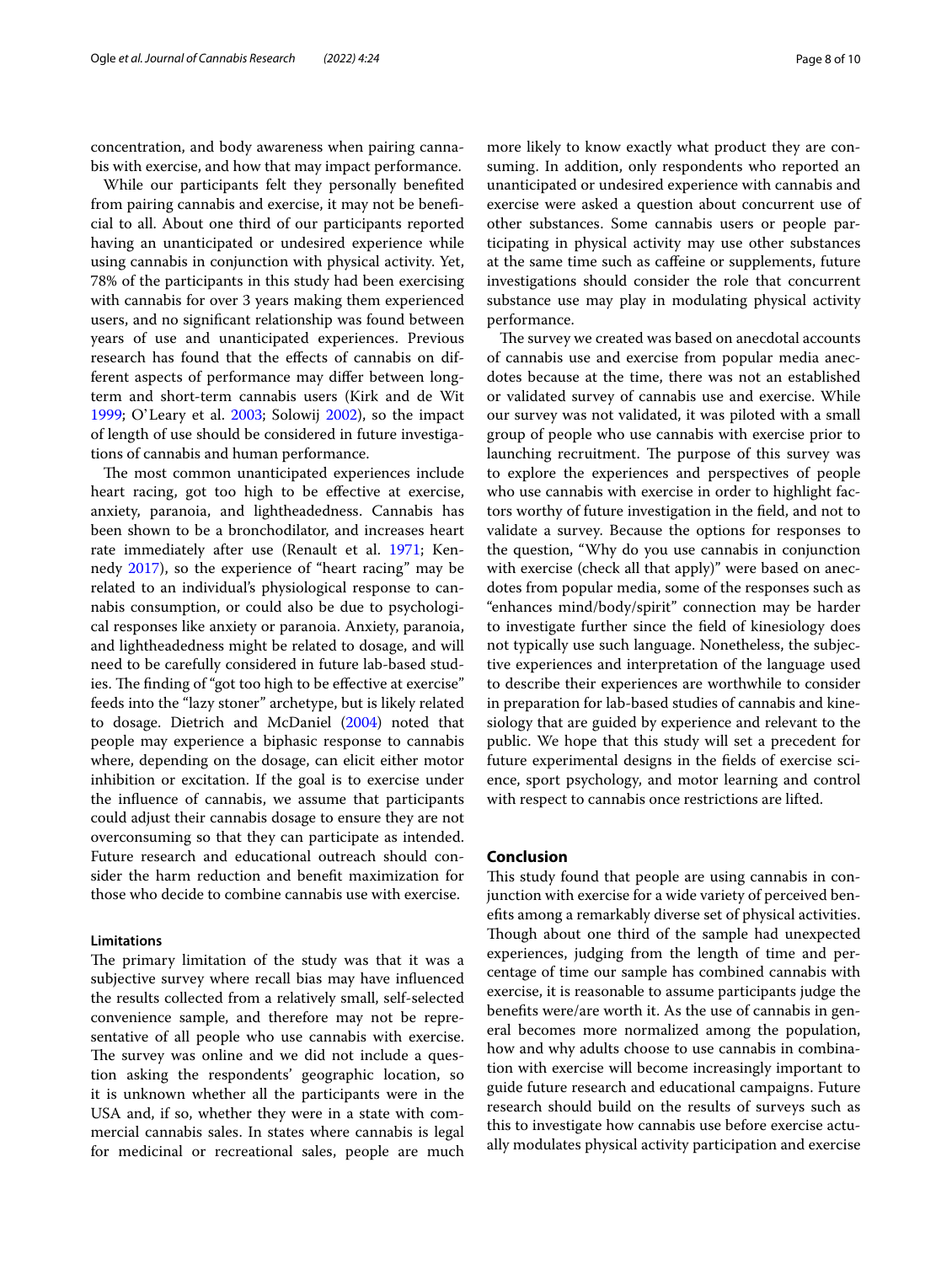performance in order to accurately inform the general public of specifc risks and benefts. Investigating the impact of cannabis on diferent forms of exercise will reveal valuable links into the psychosocial, neuromotor, and cardiopulmonary efects of cannabis on aspects of sport and exercise performance*.*

#### **Acknowledgements**

Not applicable.

#### **Authors' contributions**

WO conceived of the idea for the study, developed the questionnaire, recruited subjects, analyzed data, wrote, and edited the manuscript. GG developed the questionnaire, recruited subjects, analyzed data, wrote, and edited the manuscript. LC developed the questionnaire, recruited subjects, and assisted with the writing and editing of the manuscript. CC developed the questionnaire, recruited subjects, and assisted with the writing and editing of the manuscript. All authors read and approved the fnal manuscript.

#### **Funding**

There was no funding source for this study.

#### **Availability of data and materials**

The datasets used and analyzed during the current study are available from the corresponding author on reasonable request.

#### **Declarations**

#### **Ethics approval and consent to participate**

The Institutional Review Board of Humboldt State University granted approval for this study preceding data collection. All subjects agreed to the informed consent before starting the online survey.

#### **Consent for publication**

Not applicable.

#### **Competing interests**

The authors declare that they have no competing interests.

#### **Author details**

<sup>1</sup> Department of Kinesiology & Recreation Administration, Cal Poly - Humboldt, 1 Harpst St., Arcata, CA 95521, USA. <sup>2</sup> Humboldt Institute for Interdisciplinary Marijuana Research, 1 Harpst St., Arcata, CA 95521, USA. <sup>3</sup> Department of Psychology, Cal Poly - Humboldt, 1 Harpst St., Arcata, CA 95521, USA.

# Received: 4 March 2021 Accepted: 25 April 2022<br>Published online: 18 May 2022

#### **References**

- <span id="page-8-19"></span>Allen JA, Davis KC, Duke JC, Nonnemaker JM, Bradfeld BR, Farrelly MC. New product trial, use of edibles, and unexpected highs among marijuana and hashish users in Colorado. Drug Alcohol Depend. 2017;176:44–7. [https://](https://doi.org/10.1016/j.drugalcdep.2017.03.006) [doi.org/10.1016/j.drugalcdep.2017.03.006](https://doi.org/10.1016/j.drugalcdep.2017.03.006).
- <span id="page-8-5"></span>Armstrong A. 5 ways marijuana can get you excited about ftness. *The Fresh Toast*. Published online November 6, 2018. [https://thefreshtoast.](https://thefreshtoast.com/cannabis/5-ways-marijuana-can-get-you-excited-about-fitness/) [com/cannabis/5-ways-marijuana-can-get-you-excited-about-ftness/.](https://thefreshtoast.com/cannabis/5-ways-marijuana-can-get-you-excited-about-fitness/) Accessed 16 Nov 2018.
- <span id="page-8-18"></span>Backes M. Cannabis pharmacy: the practical guide to medical marijuana. New York: Black Dog & Leventhal Publishers; 2017.
- <span id="page-8-4"></span>Bidwell LC, Mueller R, YorkWilliams SL, Hagerty S, Bryan AD, Hutchison KE. A novel observational method for assessing acute responses to cannabis: preliminary validation using legal market strains. Cannabis Cannabinoid Res. 2018;3(1):35–44. <https://doi.org/10.1089/can.2017.0038>.
- <span id="page-8-6"></span>Borchardt D. These athletes add cannabis to their workout regimen. *Forbes*. [https://www.forbes.com/sites/debraborchardt/2016/08/31/these-athle](https://www.forbes.com/sites/debraborchardt/2016/08/31/these-athletes-add-cannabis-to-their-workout-regimen/#3dc4888d19ad)

[tes-add-cannabis-to-their-workout-regimen/#3dc4888d19ad](https://www.forbes.com/sites/debraborchardt/2016/08/31/these-athletes-add-cannabis-to-their-workout-regimen/#3dc4888d19ad). Published August 31, 2016. Accessed 30 Sept 2017.

- <span id="page-8-7"></span>Brand DS. Do's and Don'ts for bringing cannabis along on your next hike. *Civilized*. Published online February 15, 2019. [https://www.civilized.life/](https://www.civilized.life/articles/dos-and-donts-for-bringing-cannabis-along-on-your-next-hike/) [articles/dos-and-donts-for-bringing-cannabis-along-on-your-next-hike/.](https://www.civilized.life/articles/dos-and-donts-for-bringing-cannabis-along-on-your-next-hike/) Accessed 25 Feb 2019.
- <span id="page-8-1"></span>Brisola-Santos M, Gallinaro JGDME, Gil F, et al. Prevalence and correlates of cannabis use among athletes-a systematic review: cannabis use among athletes. Am J Addict. 2016;25(7):518–28. [https://doi.org/10.1111/ajad.](https://doi.org/10.1111/ajad.12425) [12425](https://doi.org/10.1111/ajad.12425).
- <span id="page-8-14"></span>Bureau of Labor Statistics, U.S. Department of Labor. Sports and exercise among Americans. Published online 2016. [https://www.bls.gov/opub/](https://www.bls.gov/opub/ted/2016/sports-and-exercise-among-americans.htm) [ted/2016/sports-and-exercise-among-americans.htm.](https://www.bls.gov/opub/ted/2016/sports-and-exercise-among-americans.htm) Accessed 4 Jun 2019.
- <span id="page-8-0"></span>Center for Behavioral Health Statistics and Quality (CBHSQ). 2015 National Survey on Drug Use and Health: Methodological Summary and Defnitions.; 2016.<http://www.samhsa.gov/data/>
- <span id="page-8-8"></span>deBara D. Let's get physical: how active people use cannabis to get in the zone. *[weedmaps.com](http://weedmaps.com)*. Published online April 1, 2019. [https://weedmaps.](https://weedmaps.com/news/2019/04/lets-get-physical-how-active-people-use-cannabis-to-get-in-the-zone/) [com/news/2019/04/lets-get-physical-how-active-people-use-cannabis](https://weedmaps.com/news/2019/04/lets-get-physical-how-active-people-use-cannabis-to-get-in-the-zone/)[to-get-in-the-zone/](https://weedmaps.com/news/2019/04/lets-get-physical-how-active-people-use-cannabis-to-get-in-the-zone/). Accessed 5 Apr 2019.
- <span id="page-8-25"></span>Dietrich A, McDaniel W. Endocannabinoids and exercise. Br J Sports Med. 2004;38(5):536–41. [https://doi.org/10.1136/bjsm.2004.011718.](https://doi.org/10.1136/bjsm.2004.011718)
- <span id="page-8-10"></span>Docter S, Khan M, Gohal C, et al. Cannabis use and sport: a systematic review. Sports Health. 2020;12(2):189–99. [https://doi.org/10.1177/1941738120](https://doi.org/10.1177/1941738120901670) [901670.](https://doi.org/10.1177/1941738120901670)
- <span id="page-8-16"></span>Fritsch B, Reis J, Martinowich K, et al. Direct current stimulation promotes BDNF-dependent synaptic plasticity: potential implications for motor learning. Neuron. 2010;66(2):198–204. [https://doi.org/10.1016/j.neuron.](https://doi.org/10.1016/j.neuron.2010.03.035) [2010.03.035](https://doi.org/10.1016/j.neuron.2010.03.035).
- <span id="page-8-3"></span>Gillman AS, Hutchison KE, Bryan AD. Cannabis and exercise science: a commentary on existing studies and suggestions for future directions. Sports Med. 2015;45(10):1357–63. [https://doi.org/10.1007/s40279-015-0362-3.](https://doi.org/10.1007/s40279-015-0362-3)

<span id="page-8-22"></span>Hartman RL, Huestis MA. Cannabis efects on driving skills. Clin Chem. 2013;59(3):478–92. [https://doi.org/10.1373/clinchem.2012.194381.](https://doi.org/10.1373/clinchem.2012.194381)

- <span id="page-8-20"></span>Hazekamp A, Ware MA, Muller-Vahl KR, Abrams D, Grotenhermen F. The medicinal use of cannabis and cannabinoids—an international cross-sectional survey on administration forms. J Psychoactive Drugs. 2013;45(3):199– 210. <https://doi.org/10.1080/02791072.2013.805976>.
- <span id="page-8-17"></span>Huestis M, Mazzoni I, Rabin O. Cannabis in sport: anti-doping perspective. Sports Med. 2011;41(11):949–66. [https://doi.org/10.2165/11591430-](https://doi.org/10.2165/11591430-000000000-00000) [000000000-00000](https://doi.org/10.2165/11591430-000000000-00000).
- <span id="page-8-13"></span>Jones BA, Arcelus J, Bouman WP, Haycraft E. Barriers and facilitators of physical activity and sport participation among young transgender adults who are medically transitioning. Int J Transgenderism. 2017;18(2):227–38. [https://doi.org/10.1080/15532739.2017.1293581.](https://doi.org/10.1080/15532739.2017.1293581)
- <span id="page-8-24"></span>Kennedy M. Cannabis: Exercise performance and sport. a systematic review. J Sci Med Sport. 2017;20(9):825–9. [https://doi.org/10.1016/j.jsams.2017.](https://doi.org/10.1016/j.jsams.2017.03.012) [03.012](https://doi.org/10.1016/j.jsams.2017.03.012).
- <span id="page-8-23"></span>Kirk JM, de Wit H. Responses to oral delta9-tetrahydrocannabinol in frequent and infrequent marijuana users. Pharmacol Biochem Behav. 1999;63(1):137–42.
- <span id="page-8-21"></span>Knapp AA, Lee DC, Borodovsky JT, Auty SG, Gabrielli J, Budney AJ. Emerging trends in cannabis administration among adolescent cannabis users. J Adolesc Health. 2019;64(4):487–93. [https://doi.org/10.1016/j.jadohealth.](https://doi.org/10.1016/j.jadohealth.2018.07.012) [2018.07.012](https://doi.org/10.1016/j.jadohealth.2018.07.012).

<span id="page-8-11"></span>Kramer A, Sinclair J, Sharpe L, Sarris J. Chronic cannabis consumption and physical exercise performance in healthy adults: a systematic review. J Cannabis Res. 2020;2(1):34.<https://doi.org/10.1186/s42238-020-00037-x>.

- <span id="page-8-2"></span>Kvålseth TO. Efects of marijuana on human reaction time and motor control. Percept Mot Skills. 1977;45(3 Pt 1):935–9. [https://doi.org/10.2466/pms.](https://doi.org/10.2466/pms.1977.45.3.935) [1977.45.3.935](https://doi.org/10.2466/pms.1977.45.3.935).
- <span id="page-8-9"></span>Lev E. A surprising number of people support working out stoned. *The Growthop*. Published online February 28, 2020. [https://www.thegr](https://www.thegrowthop.com/fitness/working-out-stoned) [owthop.com/ftness/working-out-stoned.](https://www.thegrowthop.com/fitness/working-out-stoned) Accessed 6 Mar 2020.
- <span id="page-8-12"></span>Lisano J, Phillips K, Smith J, Barnes M, Stewart L. Patterns and perceptions of cannabis use with physical activity. Cannabis. 2019;2(2):151–64. [https://](https://doi.org/10.26828/cannabis.2019.02.005) [doi.org/10.26828/cannabis.2019.02.005.](https://doi.org/10.26828/cannabis.2019.02.005)
- <span id="page-8-15"></span>Lisano JK, Kisiolek JN, Smoak P, Phillips KT, Stewart LK. Chronic cannabis use and circulating biomarkers of neural health, stress, and infammation in